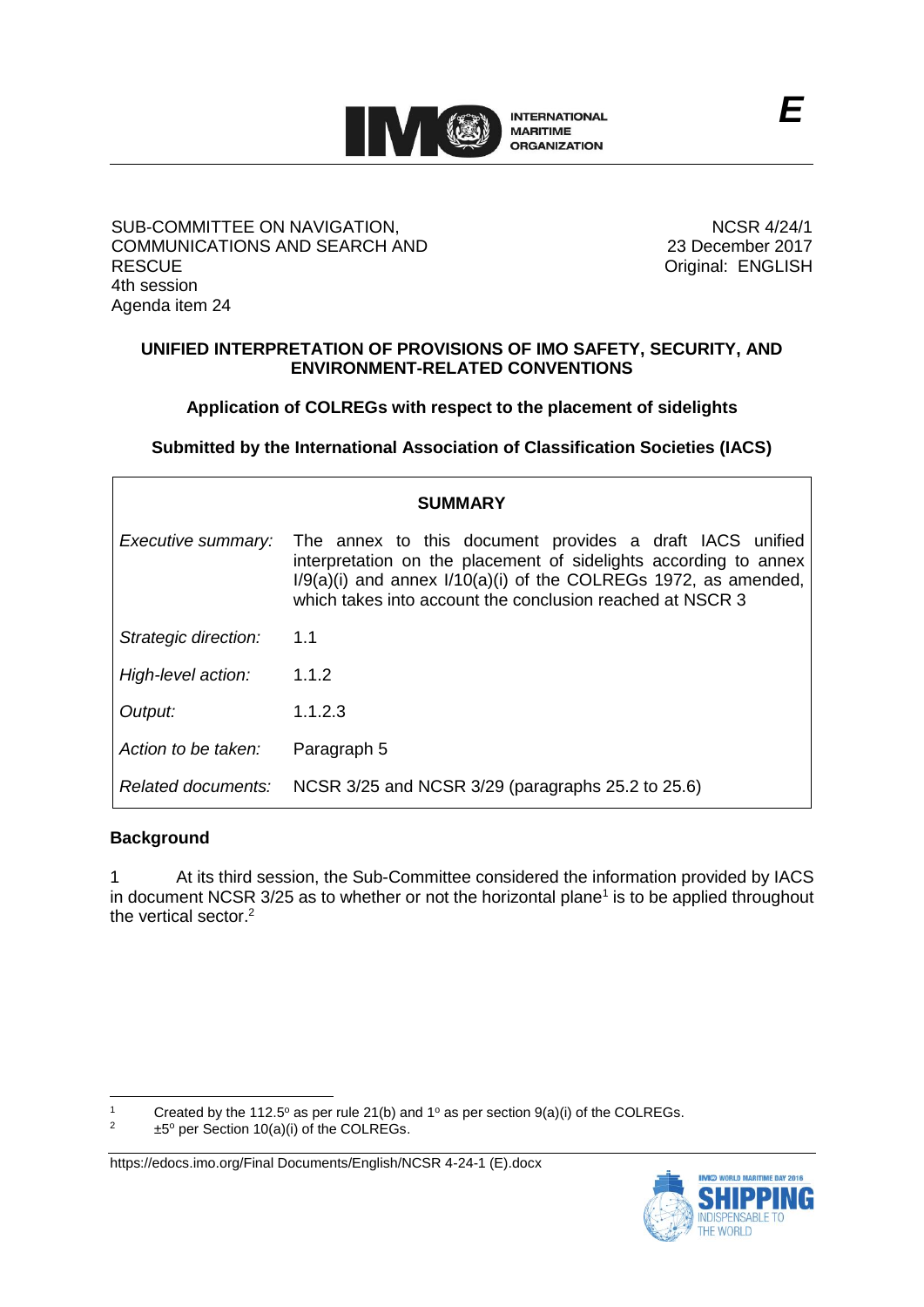2 The Sub-Committee generally supported the development of a unified interpretation related to the placement of sidelights as an interim solution and invited IACS to develop a draft unified interpretation for consideration at a future session based on NCSR 3/25, paragraph 8.2.2 (NCSR 3/29, paragraph 25.6), i.e.:

"*the "horizontal plane" should be applied to the "vertical sector" …. as shown in paragraph 7*"; noting that paragraph 7 reads:

"… *a realistic and compliant arrangement is achieved with the understanding that the sidelight is visible within*  $\pm 5^{\circ}$  from the horizontal line projected forward from the centre *of the sidelight and parallel to the ship's centreline, but not necessarily throughout the "horizontal plane" applied throughout the entire "vertical sector"*".

## **Discussion**

3 In taking forward the invitation that was extended at NCSR 3, IACS considers prudent that the unified interpretation should also be cognizant of the following relevant provisions from MSC.1/Circ.1427 and MSC.1/Circ.1260/Rev.1:

.1 MSC.1/Circ.1427:

*"Annex I, section 9(a)(i) – Horizontal sectors*

*COLREG Annex I, section 9(a)(i) would require the full intensity of the sidelights to be maintained in the forward direction of 1° outside the prescribed sector with the practical cut-off between 1° and 3°. This is needed to enable other vessels to determine a "head-on-situation" as per COLREG rule 14.*

*Annex I, section 10(a)(i) – Vertical sectors*

*The vertical sectors of electric lights, as fitted, with the exception of lights on sailing vessels, should ensure that at least the required intensity is maintained at all angles from 5<sup>o</sup> above to 5<sup>o</sup> below the horizontal when measured at even keel."*

.2 MSC.1/Circ.1260/Rev.1:

*"Annex I, section 3(b) – Horizontal positioning and spacing of lights*

*The term "near the side" is interpreted as being a distance of not more than 10 per cent of the breadth of the vessel inboard from the side, up to a maximum of 1 metre. …"*

4 In developing a draft IACS unified interpretation on this issue, a copy of which is provided in the annex, IACS has limited its application only to sidelights that are located "at or near the side" as interpreted by MSC.1/Circ.1260/Rev.1 and that are not fully visible for the horizontal plane applied throughout the vertical sector as specified in item 1 on the condition that the sidelights are visible at 1000 m from the stem at sea level.

# **Action requested of the Sub-Committee**

5 The Sub-Committee is invited to consider the comments above, review the draft IACS unified interpretation provided in the annex, and take action as appropriate.

\*\*\*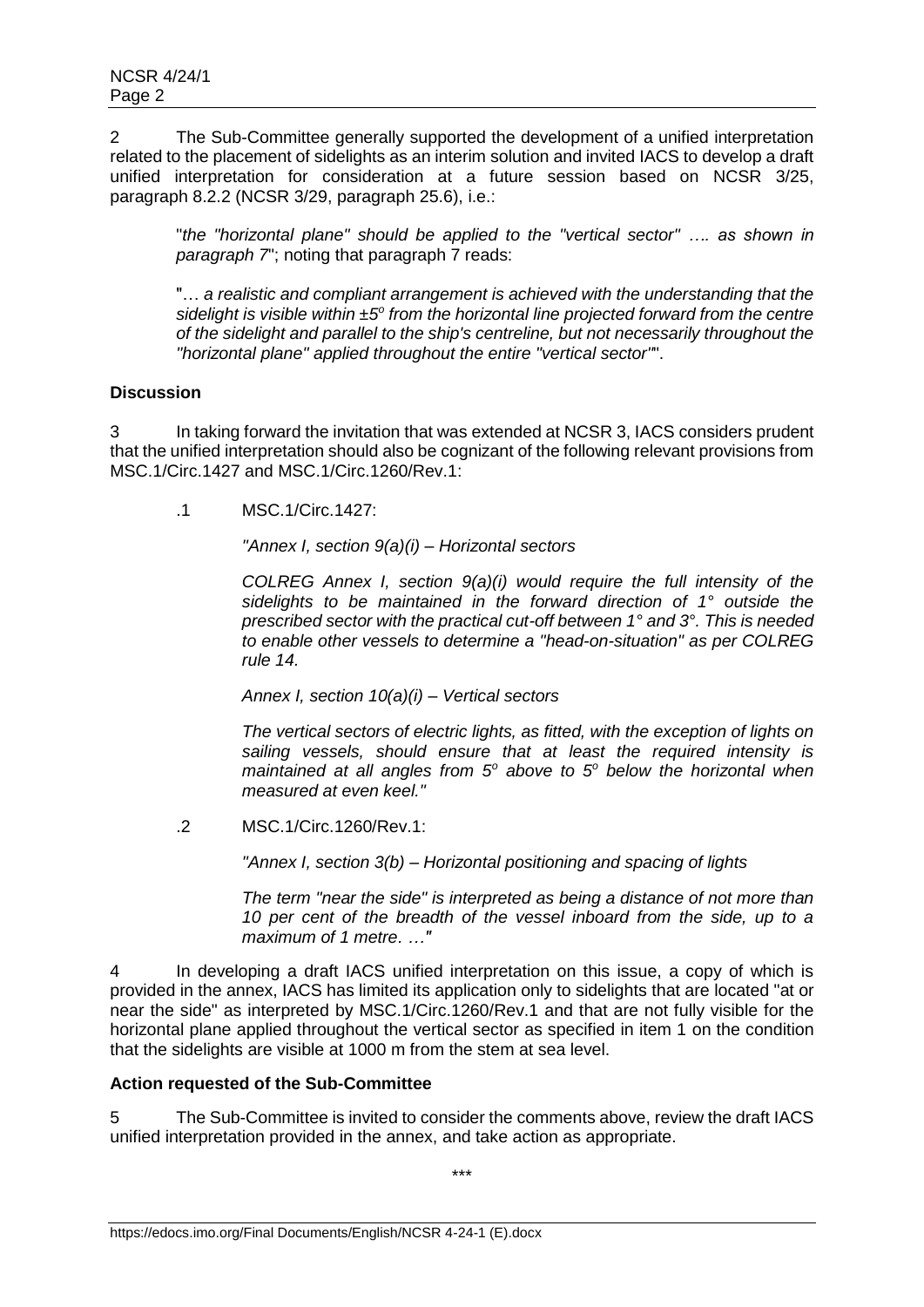### **ANNEX**

## **Draft IACS Unified Interpretation**

# **Draft Unified Interpretation of annex I/9(a)(i) and annex I/10(a)(i) of the COLREGs 1972, as amended**

## **Annex I/9(a)(i) and Annex I/10(a)(i) of the COLREGs 1972, as amended, state:**

### *"9 – Horizontal sectors*

*(a) (i) In the forward direction, sidelights as fitted on the vessel shall show the minimum required intensities. The intensities must decrease to reach practical cut-off between 1 degree and 3 degrees outside the prescribed sectors."*

### *"10 – Vertical sectors*

*(a) The vertical sectors of electric lights as fitted, with the exception of lights on sailing vessels underway shall ensure that:*

*(i) at least the required minimum intensity is maintained at all angles from 5 degrees above to 5 degrees below the horizontal;"*

### **Interpretations with respect to sidelights horizontal sectors**

### *9(a)(i) – Horizontal sectors (noting MSC.1/Circ.1427 and MSC.1/Circ.1260/Rev.1)*

COLREG Annex I, section 9(a)(i) would require the full intensity of the sidelights to be maintained in the forward direction of 1° outside the prescribed sector (one-degree toe-in sector) with the practical cut-off between 1° and 3°. This is needed to enable other vessels to determine a "head-on-situation" as per COLREG rule 14.

### *10(a)(i) – Vertical sectors*

Where sidelights, installed in a position at or "*near the side*", <sup>3</sup> are not fully visible at all angles from 5 degrees above to 5 degrees below the horizontal including the 1° toe-in sector (e.g. see Area A), then that installation is acceptable provided the installed sidelights are visible, with the ship in all normal conditions of trim *corresponding to the lightest seagoing draft in the approved T&S Booklet,* at a minimum distance of 1000 m measured from the stem when viewed from sea level throughout the horizontal plane of  $112.5^\circ$  defined by Rule 21(b) including the horizontal 1° toe-in sector in the forward direction prescribed in 9(a)(i).

 $\overline{\mathbf{a}}$ Refer to MSC.1/Circ.1260, Rev.1, for interpretation of "near the side".